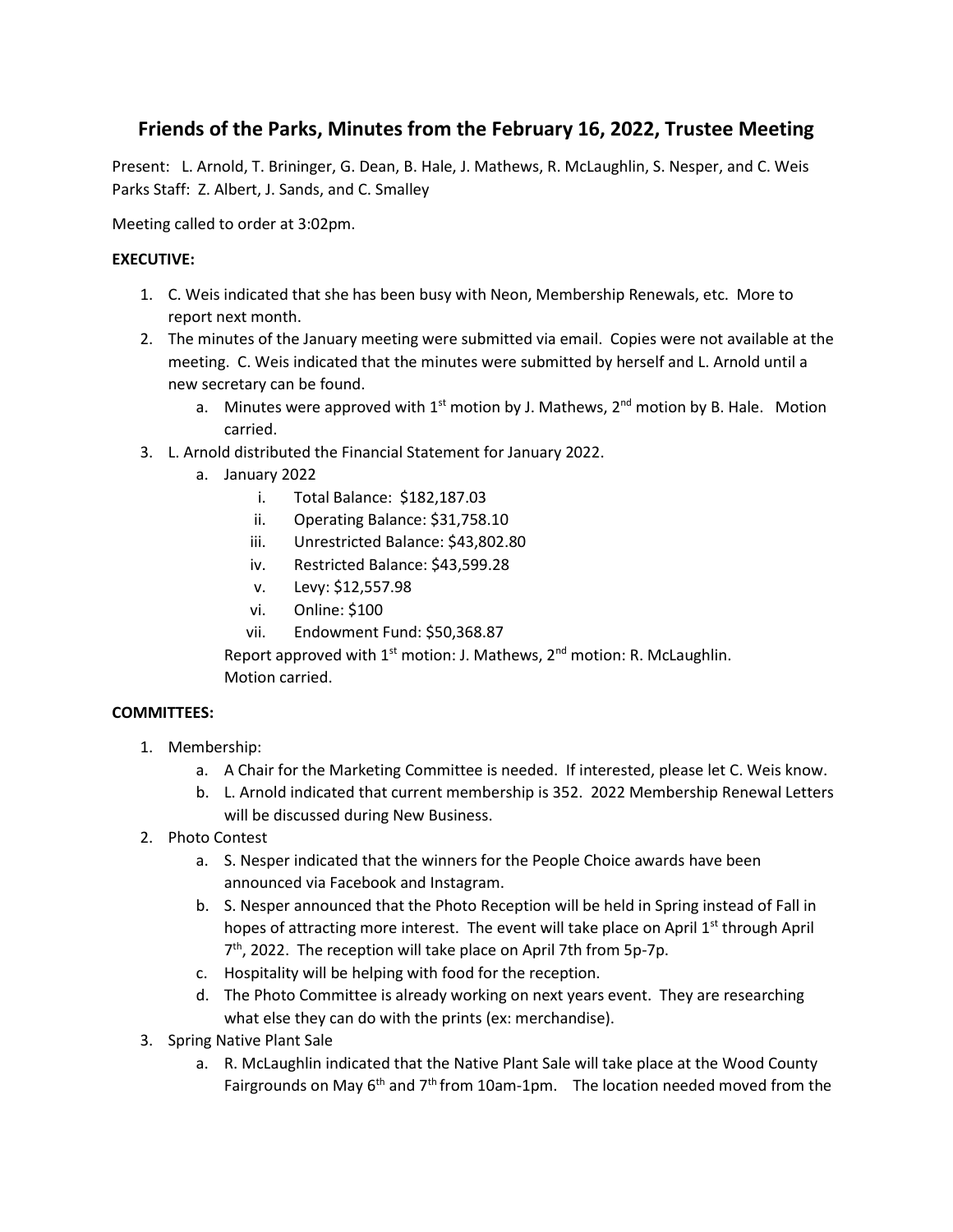Park Headquarters due to lack of parking. S. Frankforther will be assisting. Volunteers are needed.

- i. Setup on May 5th
- ii. Friends only event on May 6<sup>th</sup>
- iii. Friends and the Public may attend the event on May  $7<sup>th</sup>$ .
- b. R. McLaughlin suggested a time change be considered. 10am to 2pm may help with the mad rush at the beginning of the sale. G. Dean suggested moving the Friday hours to an evening shift due to Friends members working. Z. Albert indicated that they would need to talk with Sonja Jennings prior to the times changing.
- c. C. Smalley suggested that we see how this year goes and circle back after the event to discuss what went well and what didn't.
- d. Advertising for the event was discussed. Possible ideas included:
	- i. The Marquee at the Wood County Fair Grounds
	- ii. Banner for the fence at the Wood County Fair Grounds
	- iii. Advertising in the Newspaper
	- iv. Sending out an announcement through Neon
	- v. Flyers to be posted
	- vi. Newsletter with a list of all plants being sold
	- vii. Postcard sent a week prior as a reminder
- e. R. McLaughlin indicated that if you wish to be a part of the ZOOM call regarding the Native Plant Sale, to let her know.

#### **DIRECTORS:**

- 1. C. Smalley
	- a. Announced that the new Chief of Police is Steve Thomson
	- b. Assistant Director for the parks is the next position to be filled.
	- c. Meetings for the Park Board of Commissioners has changed times. It will now be the  $2^{nd}$ Tuesday of the month at 3pm. This allows for more staff to attend the meetings
	- d. Recently attended the Ohio Park Annual Conference and is excited to show two videos: Power of the Park and Recreation: Impact on Lives. The second video showcases the Wood County Parks Conservation efforts.
	- e. The Wood County Park District received a Statewide Award. The district won second place in Category 12: Recreation Programs and Events for their Geochase program!
- 2. J. Sands
	- a. Spring Oakleaf has been sent to the printers
	- b. Friends Bird Migration Field Trip will be held on May  $14<sup>th</sup>$ .
	- c. Craig Spicer is working on the Furniture Quotes for WW Knight. If anyone knows of a local business that does reupholster, please let J. Sands know.
	- d. AED units have been received for WW Knight.
	- e. Commemorative Trail procedures have been updated by Eric Scott. Order forms will be submitted twice a year.
	- f. Working on handbills for the plant sale.